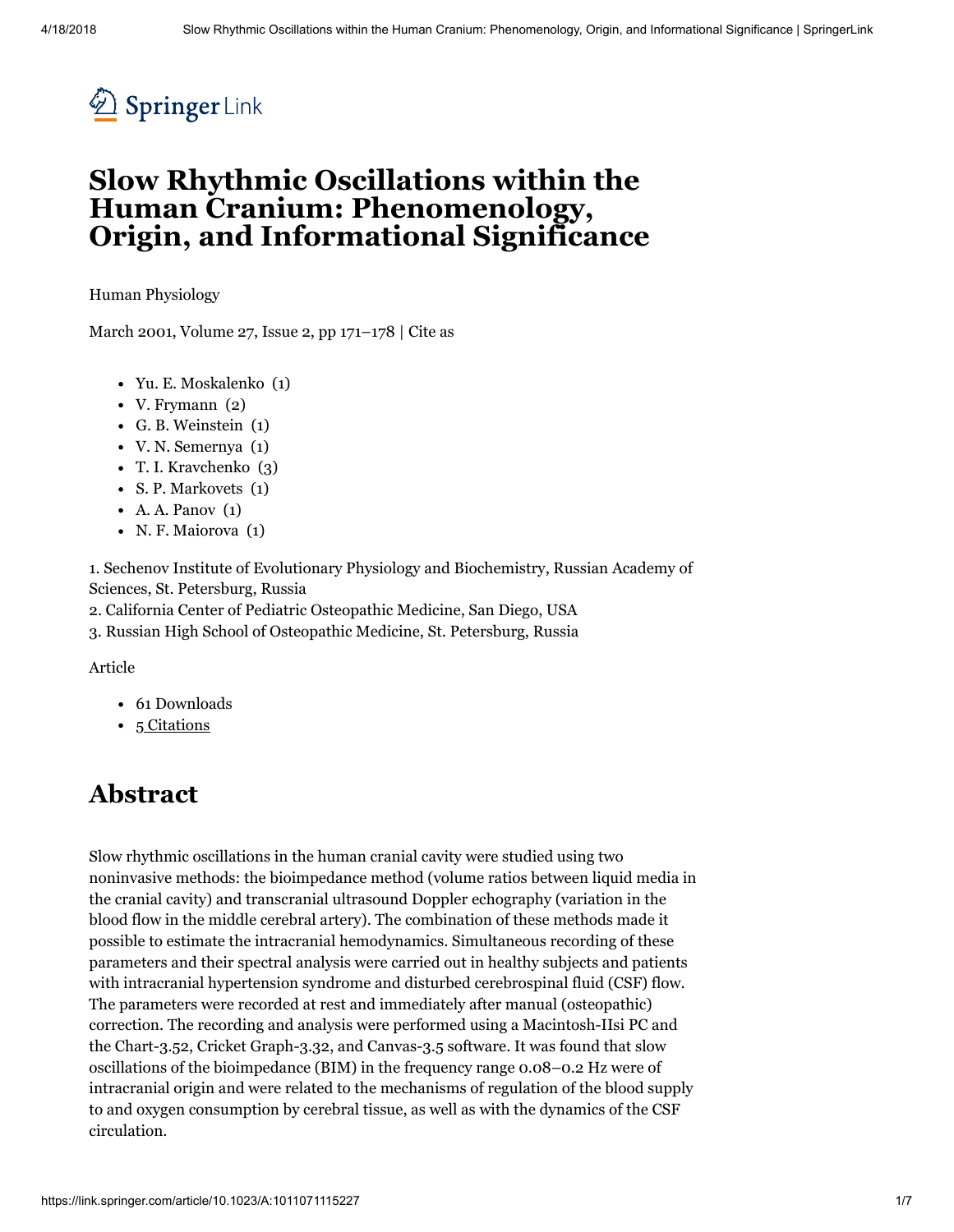# Keywords

Oxygen Consumption Blood Supply Cerebral Artery Middle Cerebral Artery Doppler Echography

These keywords were added by machine and not by the authors. This process is experimental and the keywords may be updated as the learning algorithm improves. This is a preview of subscription content, [log](https://link.springer.com/signup-login?previousUrl=https%3A%2F%2Flink.springer.com%2Farticle%2F10.1023%2FA%3A1011071115227) in to check access

### Preview

Unable to display preview. [Download](https://page-one.live.cf.public.springer.com/pdf/preview/10.1023/A:1011071115227) preview PDF.

#### **REFERENCES**

1. 2. Magendie, F., *Untersuchungen über die Hirn-und Ruckenmark-flüssigkeit,* Paris, 1843. Google Scholar (https://scholar.google.com/scholar? [q=Magendie%2C%20F.%2C%20Untersuchungen%20%C3%BCber%20die%20Hir](https://scholar.google.com/scholar?q=Magendie%2C%20F.%2C%20Untersuchungen%20%C3%BCber%20die%20Hirn-und%20Ruckenmark-fl%C3%BCssigkeit%2C%20Paris%2C%201843.) n-und%20Ruckenmark-fl%C3%BCssigkeit%2C%20Paris%2C%201843.) Salathé, A., Recherches sur le méchanism de la circulation dans la cavitée céphaloarachidienne, *Travaux Lab. M. Marey,* 1876, vol. 2, p. 345. Google Scholar (http://scholar.google.com/scholar\_lookup?

title=Recherches%20sur%20le%20m%C3%A9chanism%20de%20la%20circulatio [n%20dans%20la%20cavit%C3%A9e%20c%C3%A9phaloarachidienne&author=A..](http://scholar.google.com/scholar_lookup?title=Recherches%20sur%20le%20m%C3%A9chanism%20de%20la%20circulation%20dans%20la%20cavit%C3%A9e%20c%C3%A9phaloarachidienne&author=A..%20Salath%C3%A9&journal=Travaux%20Lab.%20M.%20Marey&volume=2&pages=345&publication_year=1876) %20Salath%C3%A9&journal=Travaux%20Lab.%20M.%20Marey&volume=2&pag es=345&publication\_year=1876)

3. Cooper, R.,Crow, C.J.,Walter, G., andWinter, A.G., Regional Control of Cerebral Vascular Reactivity and Oxygen Supply in Man, *Brain Res.*, 1966, vol. 3, no. 2, p. 174.

Google Scholar (http://scholar.google.com/scholar\_lookup? title=Regional%20Control%20of%20Cerebral%20Vascular%20Reactivity%20and [%20Oxygen%20Supply%20in%20Man&author=R..%20Cooper&author=C.J..%20](http://scholar.google.com/scholar_lookup?title=Regional%20Control%20of%20Cerebral%20Vascular%20Reactivity%20and%20Oxygen%20Supply%20in%20Man&author=R..%20Cooper&author=C.J..%20Crow&author=G..%20Walter&author=A.G..%20Winter&journal=Brain%20Res.&volume=3&issue=2&pages=174&publication_year=1966) Crow&author=G..%20Walter&author=A.G..%20Winter&journal=Brain%20Res.& volume=3&issue=2&pages=174&publication\_year=1966)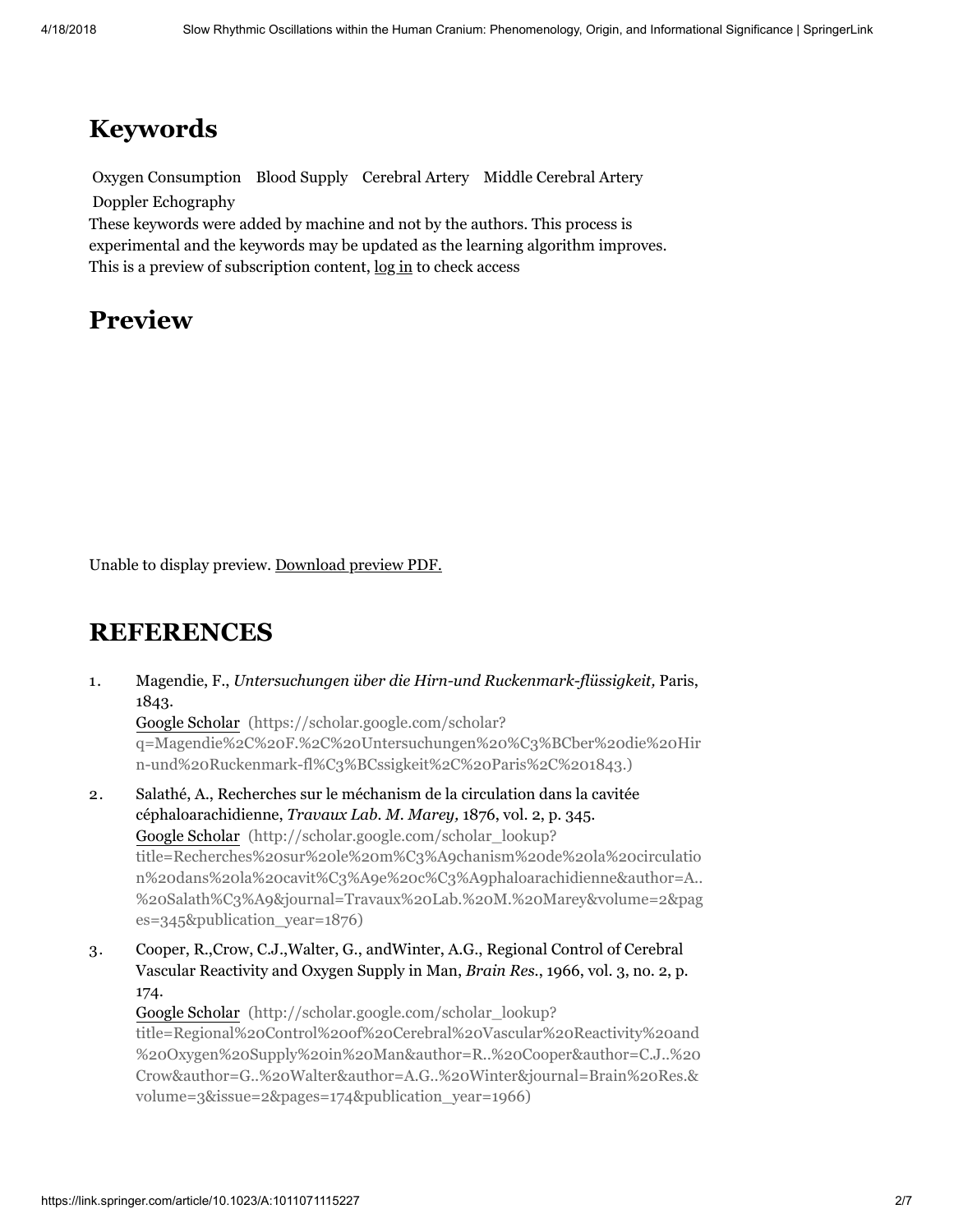4. Moskalenko, Yu.E.,Demchenko, I.T., andCooper, R., On the Dynamics of Spontaneous Oscillations of Blood Flow and Oxygen Tension in the Brain, *Fiziol. Zh. SSSR,* 1969, vol. 55, no. 7, p. 809.

Google Scholar (http://scholar.google.com/scholar\_lookup? title=On%20the%20Dynamics%20of%20Spontaneous%20Oscillations%20of%20 [Blood%20Flow%20and%20Oxygen%20Tension%20in%20the%20Brain&author=](http://scholar.google.com/scholar_lookup?title=On%20the%20Dynamics%20of%20Spontaneous%20Oscillations%20of%20Blood%20Flow%20and%20Oxygen%20Tension%20in%20the%20Brain&author=Y..%20Moskalenko&author=I.T..%20Demchenko&author=R..%20Cooper&journal=Fiziol.%20Zh.%20SSSR&volume=55&issue=7&pages=809&publication_year=1969) Y..%20Moskalenko&author=I.T..%20Demchenko&author=R..%20Cooper&journa l=Fiziol.%20Zh.%20SSSR&volume=55&issue=7&pages=809&publication\_year=1 969)

5. Fedulova, I.P., On the Statistical Characteristics of Slow Oscillations of Blood Flow and Oxygen Tension in the Brain, *Fiziol. Zh. SSSR,* 1971, vol. 57, no. 4, p. 584. Google Scholar (http://scholar.google.com/scholar\_lookup? title=On%20the%20Statistical%20Characteristics%20of%20Slow%20Oscillations [%20of%20Blood%20Flow%20and%20Oxygen%20Tension%20in%20the%20Brai](http://scholar.google.com/scholar_lookup?title=On%20the%20Statistical%20Characteristics%20of%20Slow%20Oscillations%20of%20Blood%20Flow%20and%20Oxygen%20Tension%20in%20the%20Brain&author=I.P..%20Fedulova&journal=Fiziol.%20Zh.%20SSSR&volume=57&issue=4&pages=584&publication_year=1971) n&author=I.P..%20Fedulova&journal=Fiziol.%20Zh.%20SSSR&volume=57&issu e=4&pages=584&publication\_year=1971)

6. Moskalenko, Yu.E. andKhil'ko, V.A., *Printsipy izucheniya sosudistoi sistemy golovnogo mozga cheloveka* (Principles of Studying the Vascular System of the Human Brain), Leningrad: Nauka, 1984.

Google Scholar (http://scholar.google.com/scholar\_lookup? title=Printsipy%20izucheniya%20sosudistoi%20sistemy%20golovnogo%20mozga [%20cheloveka&author=Y..%20Moskalenko&author=V.A..%20Khil%27ko&publica](http://scholar.google.com/scholar_lookup?title=Printsipy%20izucheniya%20sosudistoi%20sistemy%20golovnogo%20mozga%20cheloveka&author=Y..%20Moskalenko&author=V.A..%20Khil%27ko&publication_year=1984) tion year=1984)

- 7. Moskalenko, Yu.E.,Khil'ko, V.A.,Weinstein, G.B., *et al.*, On the Relationship between Intracranial Pressure, Blood Content in the Cranial Cavity, and Total Cerebral Blood Flow, *Fiziol. Zh. SSSR*, 1983, vol. 69, no. 1, p. 92. Google Scholar (http://scholar.google.com/scholar\_lookup? [title=On%20the%20Relationship%20between%20Intracranial%20Pressure%2C%](http://scholar.google.com/scholar_lookup?title=On%20the%20Relationship%20between%20Intracranial%20Pressure%2C%20Blood%20Content%20in%20the%20Cranial%20Cavity%2C%20and%20Total%20Cerebral%20Blood%20Flow&author=Y..%20Moskalenko&author=V.A..%20Khil%27ko&author=G.%20e..%20Weinstein&journal=Fiziol.%20Zh.%20SSSR&volume=69&issue=1&pages=92&publication_year=1983) 20Blood%20Content%20in%20the%20Cranial%20Cavity%2C%20and%20Total% 20Cerebral%20Blood%20Flow&author=Y..%20Moskalenko&author=V.A..%20Kh il%27ko&author=G.%20e..%20Weinstein&journal=Fiziol.%20Zh.%20SSSR&volu me=69&issue=1&pages=92&publication\_year=1983)
- 8. Moskalenko, Yu.E.,Weinstein, G.B.,Demchenko, I.T., *et al.*, *Biophysical Aspects of Cerebral Circulation*, Oxford: Pergamon, 1980. Google Scholar (http://scholar.google.com/scholar\_lookup? title=Biophysical%20Aspects%20of%20Cerebral%20Circulation&author=Y..%20 [Moskalenko&author=G.B..%20Weinstein&author=I.T..%20Demchenko&publicati](http://scholar.google.com/scholar_lookup?title=Biophysical%20Aspects%20of%20Cerebral%20Circulation&author=Y..%20Moskalenko&author=G.B..%20Weinstein&author=I.T..%20Demchenko&publication_year=1980) on\_year=1980)
- 9. Grechin, V.B. andBorovikova, V.N., *Medlennye neelektricheskie protsessy v otsenke funktsional*'nogo sostoyaniya mozga cheloveka (Slow Nonelectric Processes in the Estimation of the Functional Status of the Human Brain), Leningrad: Nauka, 1982.

Google Scholar (http://scholar.google.com/scholar\_lookup? [title=%0AMedlennye%20neelektricheskie%20protsessy%20v%20otsenke%20fun](http://scholar.google.com/scholar_lookup?title=%0AMedlennye%20neelektricheskie%20protsessy%20v%20otsenke%20funktsional%27nogo%20sostoyaniya%20mozga%20cheloveka&author=V.B..%20Grechin&author=V.N..%20Borovikova&publication_year=1982) ktsional%27nogo%20sostoyaniya%20mozga%20cheloveka&author=V.B..%20Gre chin&author=V.N..%20Borovikova&publication\_year=1982)

10. Sutherland, W.G., *The Cranial Bowl*, Mankato, Minn.: The Free Press, 1939.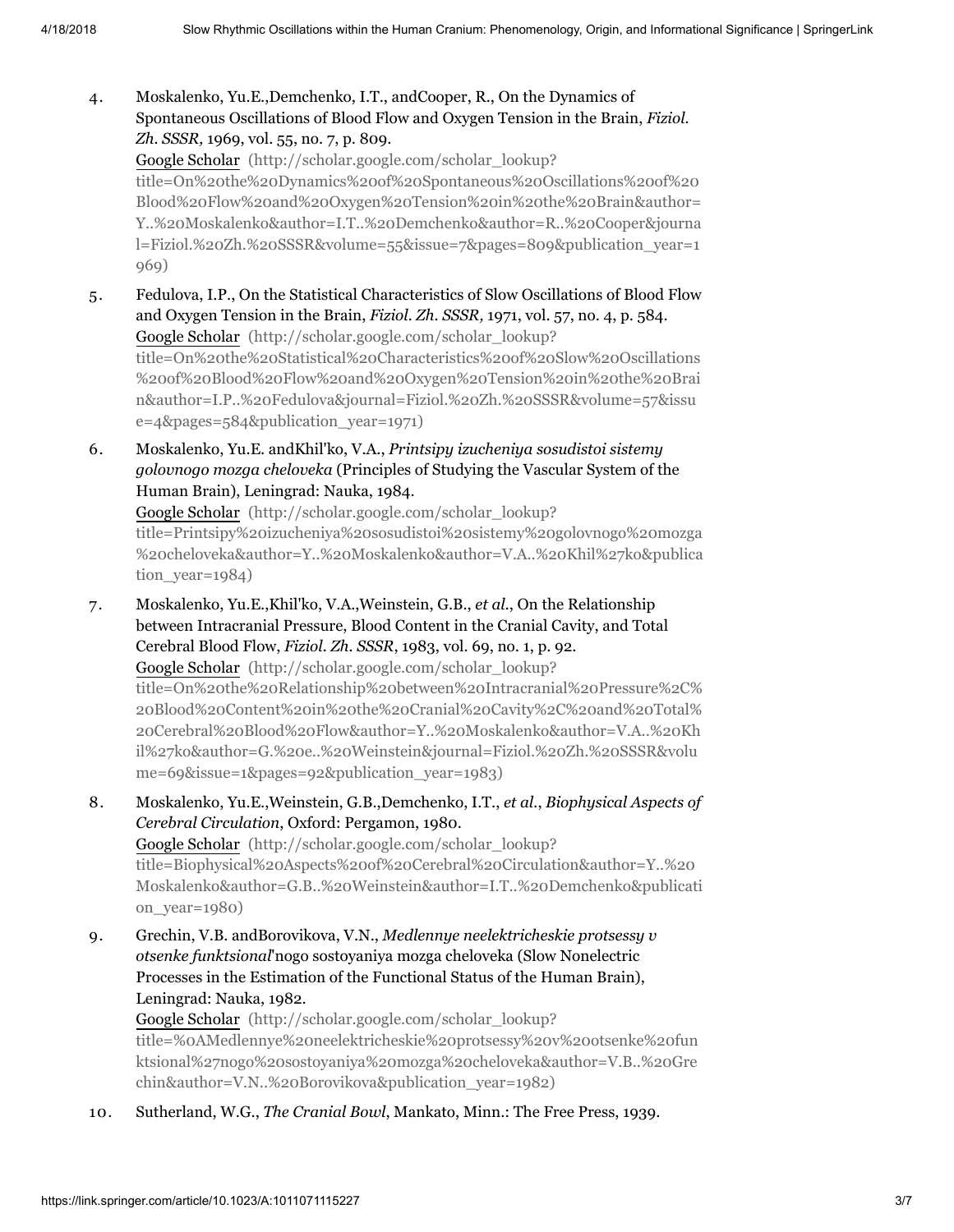Google Scholar (http://scholar.google.com/scholar\_lookup? [title=The%20Cranial%20Bowl&author=W.G..%20Sutherland&publication\\_year=](http://scholar.google.com/scholar_lookup?title=The%20Cranial%20Bowl&author=W.G..%20Sutherland&publication_year=1939) 1939)

- 11. Frymann, V., A Study of the Rhythmic Motions of the Living Cranium, *J. Am. Osteopath. Assoc.*, 1971, vol. 70, no. 5, p. 928. Google Scholar (http://scholar.google.com/scholar\_lookup? [title=A%20Study%20of%20the%20Rhythmic%20Motions%20of%20the%20Livin](http://scholar.google.com/scholar_lookup?title=A%20Study%20of%20the%20Rhythmic%20Motions%20of%20the%20Living%20Cranium&author=V..%20Frymann&journal=J.%20Am.%20Osteopath.%20Assoc.&volume=70&issue=5&pages=928&publication_year=1971) g%20Cranium&author=V..%20Frymann&journal=J.%20Am.%20Osteopath.%20 Assoc.&volume=70&issue=5&pages=928&publication\_year=1971)
- 12. Moskalenko, Yu.E.,Kravchenko, T.I.,Gaidar, B.V., *et al.*, On the Rhythmic Motions of Cranial Bones in Humans, *Fiziol. Chel.*, 1999, vol. 25, no. 1, p. 62. Google Scholar (http://scholar.google.com/scholar\_lookup? [title=On%20the%20Rhythmic%20Motions%20of%20Cranial%20Bones%20in%2](http://scholar.google.com/scholar_lookup?title=On%20the%20Rhythmic%20Motions%20of%20Cranial%20Bones%20in%20Humans&author=Y..%20Moskalenko&author=T.I..%20Kravchenko&author=B.%20e..%20Gaidar&journal=Fiziol.%20Chel.&volume=25&issue=1&pages=62&publication_year=1999) 0Humans&author=Y..%20Moskalenko&author=T.I..%20Kravchenko&author=B. %20e..%20Gaidar&journal=Fiziol.%20Chel.&volume=25&issue=1&pages=62&pu blication\_year=1999)
- 13. Khayutin, V.M. andLukoshkova, E.V., Spectral Analysis of Heart Rate Oscillations: Physiological Mechanisms and Complicating Phenomena, *Ross. Fiziol. Zh.*, 1999, vol. 85, no. 7, p. 893.

Google Scholar (http://scholar.google.com/scholar\_lookup? title=Spectral%20Analysis%20of%20Heart%20Rate%20Oscillations%3A%20Phy siological%20Mechanisms%20and%20Complicating%20Phenomena&author=V. [M..%20Khayutin&author=E.V..%20Lukoshkova&journal=Ross.%20Fiziol.%20Zh.](http://scholar.google.com/scholar_lookup?title=Spectral%20Analysis%20of%20Heart%20Rate%20Oscillations%3A%20Physiological%20Mechanisms%20and%20Complicating%20Phenomena&author=V.M..%20Khayutin&author=E.V..%20Lukoshkova&journal=Ross.%20Fiziol.%20Zh.&volume=85&issue=7&pages=893&publication_year=1999) &volume=85&issue=7&pages=893&publication\_year=1999)

- 14. Moskalenko, Yu.E. andNaumenko, A.I., On the Theory of the Electroplethysmographic Methods, *Fiziol. Zh. SSSR*, 1956, vol. 42, no. 3, p. 94. Google Scholar (http://scholar.google.com/scholar\_lookup? title=On%20the%20Theory%20of%20the%20Electroplethysmographic%20Meth [ods&author=Y..%20Moskalenko&author=A.I..%20Naumenko&journal=Fiziol.%2](http://scholar.google.com/scholar_lookup?title=On%20the%20Theory%20of%20the%20Electroplethysmographic%20Methods&author=Y..%20Moskalenko&author=A.I..%20Naumenko&journal=Fiziol.%20Zh.%20SSSR&volume=42&issue=3&pages=94&publication_year=1956) 0Zh.%20SSSR&volume=42&issue=3&pages=94&publication\_year=1956)
- 15. Jenkner, F., *Rheoencephalography*, Vienna, 1986. Google Scholar (https://scholar.google.com/scholar? [q=Jenkner%2C%20F.%2C%20Rheoencephalography%2C%20Vienna%2C%20198](https://scholar.google.com/scholar?q=Jenkner%2C%20F.%2C%20Rheoencephalography%2C%20Vienna%2C%201986.) 6.)
- 16. Moskalenko, Yu.E.,Vulsei, T.,Rovainen, K., *et al.*, Blood Flow Dynamics in Different Layers of the Sensorimotor Cortex of the Rat Brain during Mechanical Stimulation of Vibrissae, *Ross. Fiziol. Zh.*, 1996, vol. 83, no. 4, p. 67. Google Scholar (http://scholar.google.com/scholar\_lookup? [title=Blood%20Flow%20Dynamics%20in%20Different%20Layers%20of%20the%](http://scholar.google.com/scholar_lookup?title=Blood%20Flow%20Dynamics%20in%20Different%20Layers%20of%20the%20Sensorimotor%20Cortex%20of%20the%20Rat%20Brain%20during%20Mechanical%20Stimulation%20of%20Vibrissae&author=Y..%20Moskalenko&author=T..%20Vulsei&author=K..%20Rovainen&journal=Ross.%20Fiziol.%20Zh.&volume=83&issue=4&pages=67&publication_year=1996) 20Sensorimotor%20Cortex%20of%20the%20Rat%20Brain%20during%20Mecha nical%20Stimulation%20of%20Vibrissae&author=Y..%20Moskalenko&author=T. .%20Vulsei&author=K..%20Rovainen&journal=Ross.%20Fiziol.%20Zh.&volume =83&issue=4&pages=67&publication\_year=1996)
- 17. Koepchen, H., History of Studies and Concepts of Blood Pressure Waves, *Mechanisms of Blood Flow Waves*, Miyakawa, K. *et al.*, Eds., Berlin: Springer, 1984, p. 3.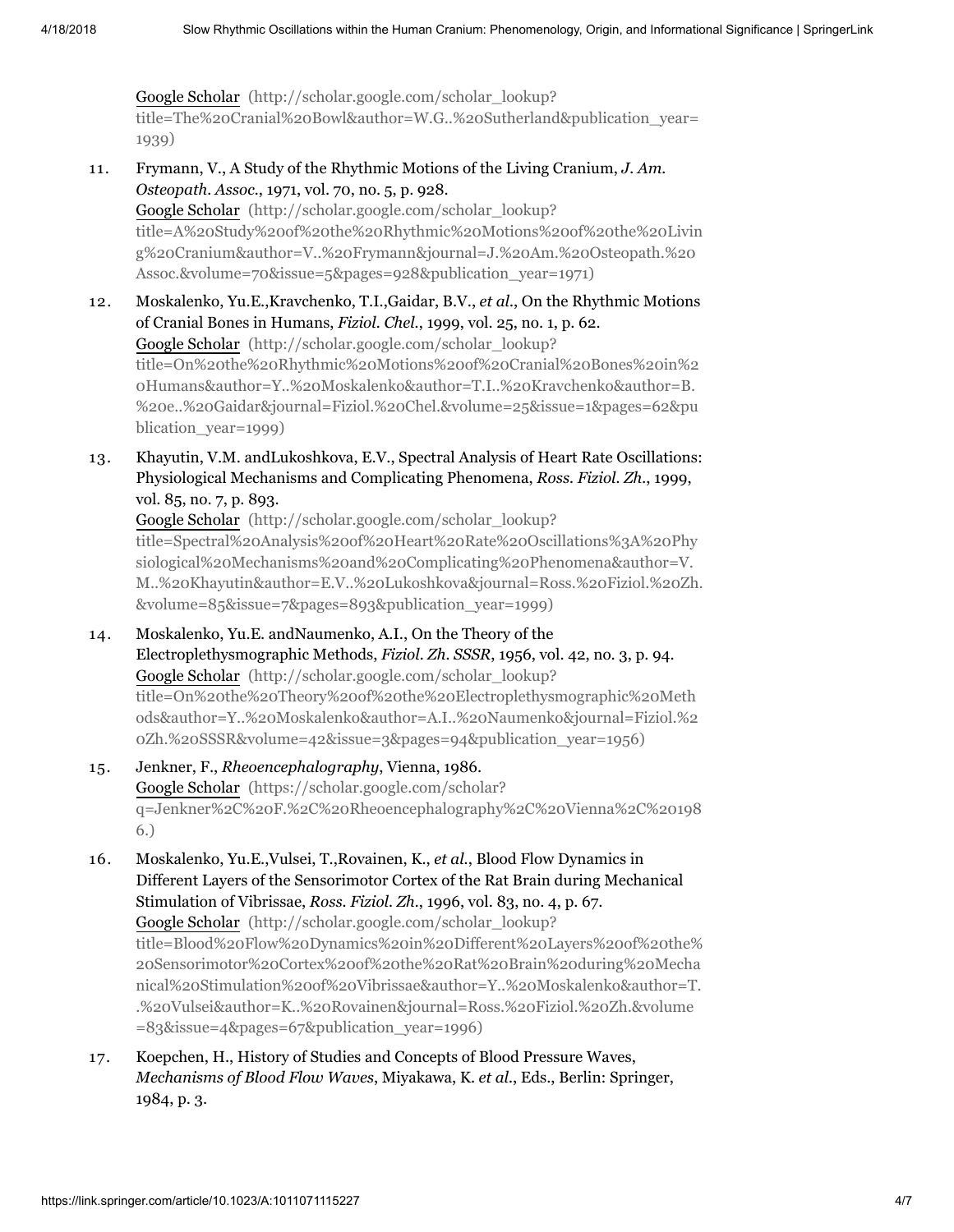Google Scholar (http://scholar.google.com/scholar\_lookup? [title=History%20of%20Studies%20and%20Concepts%20of%20Blood%20Pressur](http://scholar.google.com/scholar_lookup?title=History%20of%20Studies%20and%20Concepts%20of%20Blood%20Pressure%20Waves&author=H..%20Koepchen&pages=3&publication_year=1984) e%20Waves&author=H..%20Koepchen&pages=3&publication\_year=1984)

- 18. Vartbaronov, R.V.,Moskalenko, Yu.E., andWeinstein, G.B., On the Correspondence between Intracerebral and Peripheral Blood Circulation during Transverse Overload, *Izv. Akad. Nauk SSSR, Ser. Biol.*, 1969, vol. 6, p. 863. Google Scholar (http://scholar.google.com/scholar\_lookup? title=On%20the%20Correspondence%20between%20Intracerebral%20and%20P eripheral%20Blood%20Circulation%20during%20Transverse%20Overload&auth [or=R.V..%20Vartbaronov&author=Y..%20Moskalenko&author=G.B..%20Weinste](http://scholar.google.com/scholar_lookup?title=On%20the%20Correspondence%20between%20Intracerebral%20and%20Peripheral%20Blood%20Circulation%20during%20Transverse%20Overload&author=R.V..%20Vartbaronov&author=Y..%20Moskalenko&author=G.B..%20Weinstein&journal=Izv.%20Akad.%20Nauk%20SSSR%2C%20Ser.%20Biol.&volume=6&pages=863&publication_year=1969) in&journal=Izv.%20Akad.%20Nauk%20SSSR%2C%20Ser.%20Biol.&volume=6& pages=863&publication\_year=1969)
- 19. Vern, B.,Leheta, B.,Vern, J., *et al.*, Interhemispheric Synchrony of Slow Oscillations of Cortical Blood Volume and Cytochrome aa3 Redox State in Unanesthetized Rabbits, *Brain Res.*, 1997, vol. 775, p. 233. Google Scholar (http://scholar.google.com/scholar\_lookup? title=Interhemispheric%20Synchrony%20of%20Slow%20Oscillations%20of%20 Cortical%20Blood%20Volume%20and%20Cytochrome%20aa3%20Redox%20Sta te%20in%20Unanesthetized%20Rabbits&author=B..%20Vern&author=B..%20Le [heta&author=J..%20Vern&journal=Brain%20Res.&volume=775&pages=233&pub](http://scholar.google.com/scholar_lookup?title=Interhemispheric%20Synchrony%20of%20Slow%20Oscillations%20of%20Cortical%20Blood%20Volume%20and%20Cytochrome%20aa3%20Redox%20State%20in%20Unanesthetized%20Rabbits&author=B..%20Vern&author=B..%20Leheta&author=J..%20Vern&journal=Brain%20Res.&volume=775&pages=233&publication_year=1997) lication\_year=1997)
- 20. Shakhnovich, A.R. andShapiro, D.A., *Matematicheskie metody v izuchenii reguliruyushchikh sistem* (Mathematical Methods of Study of Regulatory Systems), Moscow: Nauka, 1973.

Google Scholar (http://scholar.google.com/scholar\_lookup? [title=Matematicheskie%20metody%20v%20izuchenii%20reguliruyushchikh%20s](http://scholar.google.com/scholar_lookup?title=Matematicheskie%20metody%20v%20izuchenii%20reguliruyushchikh%20sistem&author=A.R..%20Shakhnovich&author=D.A..%20Shapiro&publication_year=1973) istem&author=A.R..%20Shakhnovich&author=D.A..%20Shapiro&publication\_ye ar=1973)

21. Miyakawa, K.,Takeuchi, T.,Shimuzu, T., *et al.*, Mechanisms of Blood Pressure Waves of the Third Order, *Mechanisms of Blood Flow Waves*, Miyakawa, K. *et al.*, Eds., Berlin: Springer, 1984, p. 85.

Google Scholar (http://scholar.google.com/scholar\_lookup? [title=Mechanisms%20of%20Blood%20Pressure%20Waves%20of%20the%20Thir](http://scholar.google.com/scholar_lookup?title=Mechanisms%20of%20Blood%20Pressure%20Waves%20of%20the%20Third%20Order&author=K..%20Miyakawa&author=T..%20Takeuchi&author=T..%20Shimuzu&pages=85&publication_year=1984) d%20Order&author=K..%20Miyakawa&author=T..%20Takeuchi&author=T..%20 Shimuzu&pages=85&publication\_year=1984)

- 22. Siegel, G. andEbeling, B., Vascular Smooth Muscle Rhythmity, *Mechanisms of Blood Flow Waves*, Miyakawa, K. *et al.*, Eds., Berlin: Springer, 1984, p. 319. Google Scholar (http://scholar.google.com/scholar\_lookup? [title=Vascular%20Smooth%20Muscle%20Rhythmity&author=G..%20Siegel&aut](http://scholar.google.com/scholar_lookup?title=Vascular%20Smooth%20Muscle%20Rhythmity&author=G..%20Siegel&author=B..%20Ebeling&pages=319&publication_year=1984) hor=B..%20Ebeling&pages=319&publication\_year=1984)
- 23. Moskalenko, Yu.E.,Beketov, A.I., andOrlov, R.S., *Vnutricherepnoe krovoobrashchenie: fizicheskie i khimicheskie priemy izucheniya* (Intracranial Circulation: Physical and Chemical Methods of Examination), Leningrad: Nauka, 1989.

Google Scholar (http://scholar.google.com/scholar\_lookup? title=Vnutricherepnoe%20krovoobrashchenie%3A%20fizicheskie%20i%20khimic [heskie%20priemy%20izucheniya&author=Y..%20Moskalenko&author=A.I..%20B](http://scholar.google.com/scholar_lookup?title=Vnutricherepnoe%20krovoobrashchenie%3A%20fizicheskie%20i%20khimicheskie%20priemy%20izucheniya&author=Y..%20Moskalenko&author=A.I..%20Beketov&author=R.S..%20Orlov&publication_year=1989) eketov&author=R.S..%20Orlov&publication\_year=1989)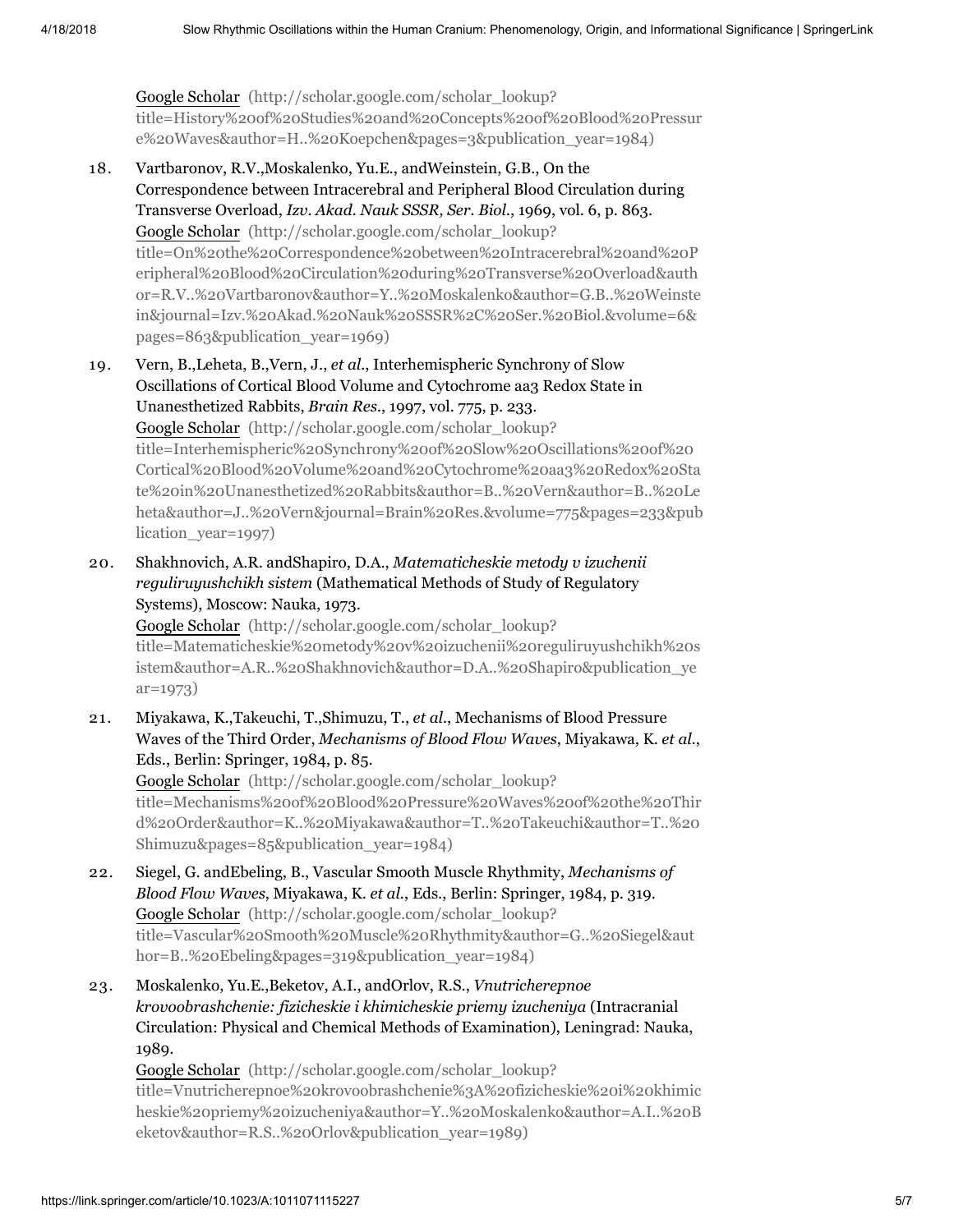- 24. Cushing, H., Concerning a Definite Regulatory Mechanism of the Vasomotor Center Which Controls Blood Pressure during Cerebral Compression, *Bull. Johns Hopkins Hosp.*, 1901, vol. 12, p. 290. Google Scholar (http://scholar.google.com/scholar\_lookup? title=Concerning%20a%20Definite%20Regulatory%20Mechanism%20of%20the %20Vasomotor%20Center%20Which%20Controls%20Blood%20Pressure%20du [ring%20Cerebral%20Compression&author=H..%20Cushing&journal=Bull.%20Jo](http://scholar.google.com/scholar_lookup?title=Concerning%20a%20Definite%20Regulatory%20Mechanism%20of%20the%20Vasomotor%20Center%20Which%20Controls%20Blood%20Pressure%20during%20Cerebral%20Compression&author=H..%20Cushing&journal=Bull.%20Johns%20Hopkins%20Hosp.&volume=12&pages=290&publication_year=1901) hns%20Hopkins%20Hosp.&volume=12&pages=290&publication\_year=1901)
- 25. Roitbak, A.I., *Gliya i ee rol*' v nervnoi deyatel'nosti (Glia and Its Role in Nervous Activity), St. Petersburg: Nauka, 1993. Google Scholar (http://scholar.google.com/scholar\_lookup? [title=%0AGliya%20i%20ee%20rol%27%20v%20nervnoi%20deyatel%27nosti&aut](http://scholar.google.com/scholar_lookup?title=%0AGliya%20i%20ee%20rol%27%20v%20nervnoi%20deyatel%27nosti&author=A.I..%20Roitbak&publication_year=1993) hor=A.I..%20Roitbak&publication\_year=1993)

# Copyright information

© MAIK "Nauka/Interperiodica" 2001

# About this article

<span id="page-5-0"></span>Cite this article as:

Moskalenko, Y.E., Frymann, V., Weinstein, G.B. et al. Human Physiology (2001) 27: 171. https://doi.org/10.1023/A:1011071115227

- DOI (Digital Object Identifier) https://doi.org/10.1023/A:1011071115227
- Publisher Name Kluwer Academic Publishers-Plenum Publishers
- Print ISSN 0362-1197
- Online ISSN 1608-3164
- About this [journal](https://www.springer.com/journal/10747/about)
- Reprints and [Permissions](https://s100.copyright.com/AppDispatchServlet?publisherName=SpringerNature&orderBeanReset=true&orderSource=SpringerLink&author=Yu.+E.+Moskalenko%2C+V.+Frymann%2C+G.+B.+Weinstein+et+al&issueNum=2&contentID=10.1023%2FA%3A1011071115227&openAccess=false&endPage=178&publicationDate=2001&startPage=171&volumeNum=27&title=Slow+Rhythmic+Oscillations+within+the+Human+Cranium%3A+Phenomenology%2C+Origin%2C+and+Informational+Significance&imprint=MAIK+%E2%80%9CNauka%2FInterperiodica%E2%80%9D&publication=0362-1197)

## Personalised recommendations